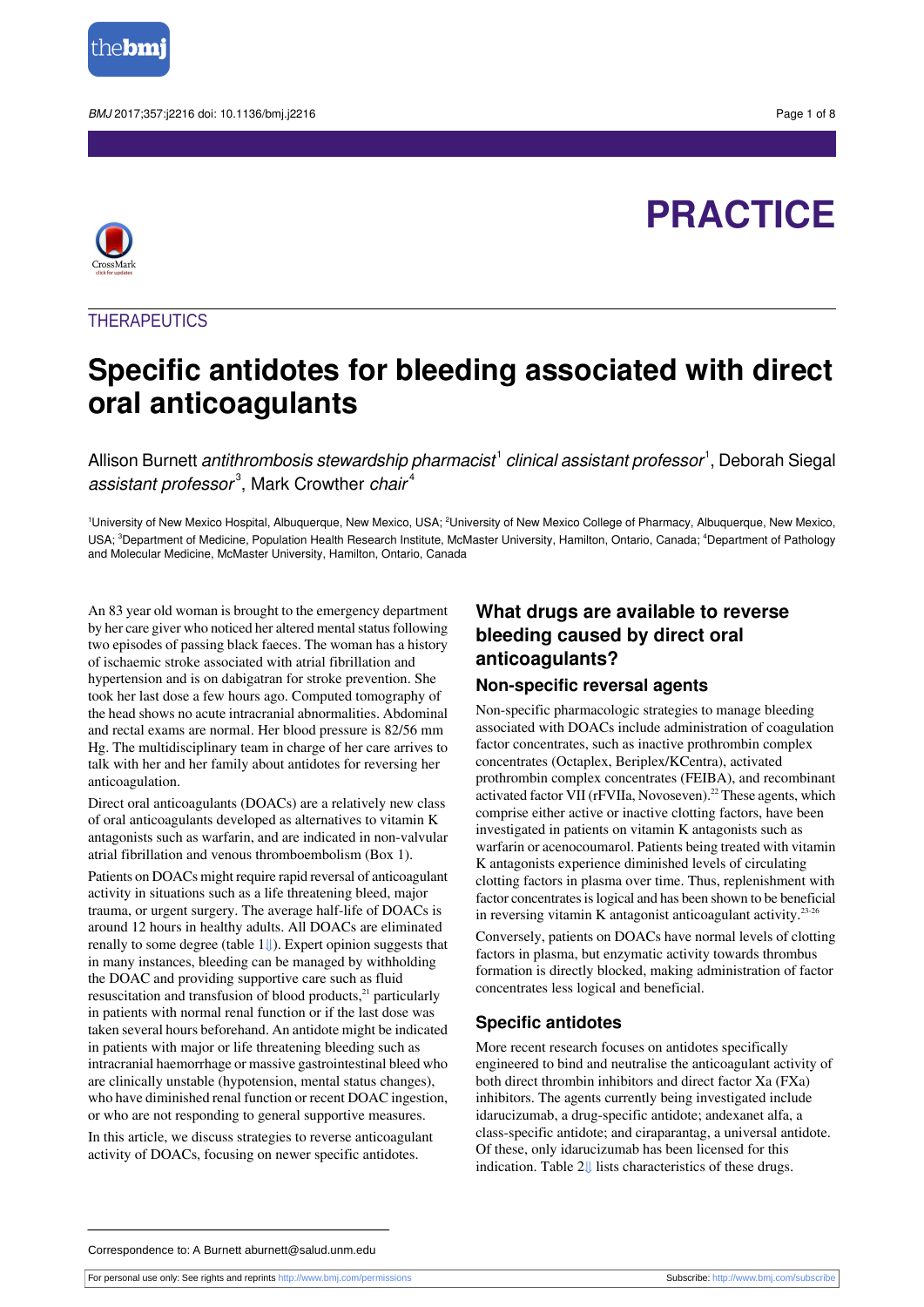#### **What you need to know**

Direct oral anticoagulants (DOACs) are shown to be safe and effective alternatives to vitamin K antagonists in appropriately selected patients, despite a lack of specific antidotes.

For most bleeding events, expert opinion suggests that cessation of the DOAC and supportive care will likely be sufficient.

Currently, only one specific antidote, idarucizumab, is licensed for use and is indicated to reverse dabigatran in patients with life threatening haemorrhage or need for urgent surgery.

#### **Box 1: Direct oral anticoagulants (DOACs)**

Commercially available DOACs include

the direct thrombin inhibitor dabigatran etexilate (Pradaxa)

the direct factor Xa inhibitors apixaban (Eliquis), edoxaban (Lixiana, Savaysa), and rivaroxaban (Xarelto).

DOACs have advantages over vitamin K antagonists (eg, warfarin), including

rapid onset and offset of action

fewer drug, disease state, and dietary interactions

fixed dosing

no need for routine monitoring of anticoagulant activity.<sup>12</sup>

Randomised controlled trials and meta-analyses among patients with non-valvular atrial fibrillation or acute venous thromboembolism have shown DOACs to be at least as effective as vitamin K antagonists in preventing or treating thromboembolic events.<sup>3-1</sup>

Candidates for DOAC treatment meet the following criteria:

Good renal and hepatic function

Lack of major drug interactions with concomitant P-glycoprotein or CYP3A4 inhibitors or inducers (eg, amiodarone, carbamazepine, clarithromycin, dronaderone, ketoconazole, itraconazole, phenytoin, ritonavir, or rifampin)

High likelihood of adherence (because of the short half-life of DOACs)

Confirmed ability to access the drug for the duration of treatment, as DOACs are expensive.<sup>12</sup>

DOACs are shown to be associated with less major bleeding and total bleeding compared with warfarin.<sup>14</sup> Despite an improved safety profile, many clinicians and patients are hesitant to use DOACs because of a lack of antidotes.

Patients treated with DOACs and experiencing a major bleed require fewer interventions and have better outcomes, including less fatal bleeding, than patients treated with vitamin K antagonists,<sup>15-19</sup> despite no available specific DOAC antidotes at the time of those analyses.

#### **How well do they work?**

The evidence on effectiveness and safety of these drugs is still preliminary. Most trials have not had a comparator arm or have been conducted in healthy volunteers, thereby making an assessment of effectiveness difficult.

### **Idarucizumab**

A phase III, industry-sponsored trial, RE-VERSE AD, examined the efficacy and safety of idarucizumab in patients treated with dabigatran who had serious bleeding or required urgent surgery. Publication of interim data on 90 patients $31$  led to expedited licensure of this agent in 2015. The study has now been completed and data for 494 patients were presented at the American Heart Association meeting in November 2016.<sup>32</sup> All patients received 5 g idarucizumab and were followed for 90 days, without a comparator group. The single cohort design was chosen as there is no standard of care in this setting and it would be unethical to compare an antidote to placebo alone. Anticoagulant activity was measured using dilute thrombin time and ecarin clotting time, which have shown good correlation with dabigatran plasma concentrations. Reversal effects occurred within minutes, and values remained below the upper limit of normal for both assays through 24 hours. Time taken to stop bleeding in both groups ranged from 3 to 5 hours. Results are summarised in table 3[⇓.](#page-6-0)

There were no reports of hypersensitivity. At 90 days follow-up, 6.3% of patients (31/494) had experienced a thrombotic event, including 8 ischaemic strokes, 7 myocardial infarctions, 15 venous thromboembolisms, and 1 systemic arterial embolism. Of patients at risk at 90 days, nearly 20% (47/254) died in both groups combined. Without a comparator group, it is difficult to state with certainty whether or not idarucizumab contributed to these events. Thrombotic events might also be due to

anticoagulant reversal in patients with increased underlying thrombotic risk, increased coagulation activation in the setting of bleeding, and acute medical illness, or delayed resumption of anticoagulation in patients with ongoing risk factors for thrombosis, such as diminished mobility while hospitalised.

Recent analyses indicate that resumption of anticoagulation after major haemorrhage is associated with better outcomes, including mortality, compared with not resuming.<sup>33</sup>

Idarucizumab appears effective for dabigatran reversal, however additional data are needed and the lack of a comparator group makes it challenging to draw definitive conclusions. Haemostasis was not rigorously defined, so these outcomes must be interpreted with caution. Importantly, an appreciable number of patients had no clinically relevant dabigatran activity at baseline. For example, 113/494 patients had a normal dilute thrombin time at study enrolment. This highlights the potential utility of readily available screening assays to identify patients who are not likely to benefit from high cost antidotes.<sup>3</sup>

### **Andexanet alfa**

Two phase III trials have reported good safety and efficacy with andexanet alfa for reversal of apixaban and rivaroxaban in healthy adult volunteers (age  $50-75$ ) compared with placebo.<sup>35</sup> ANNEXA-4 is an ongoing phase III multicenter, prospective, open-label, single group study of adult anticoagulation patients with acute major bleeding within 18 hours of administration of a FXa inhibitor (apixaban, rivaroxaban, edoxaban, or enoxaparin). There is planned enrolment of 250 patients, with encouraging interim results for 67 patients recently published.<sup>36</sup> The manufacturer, Portola Pharmaceuticals, is currently seeking licensure in North America and Europe.

For personal use only: See rights and reprints<http://www.bmj.com/permissions> Subscribe: <http://www.bmj.com/subscribe>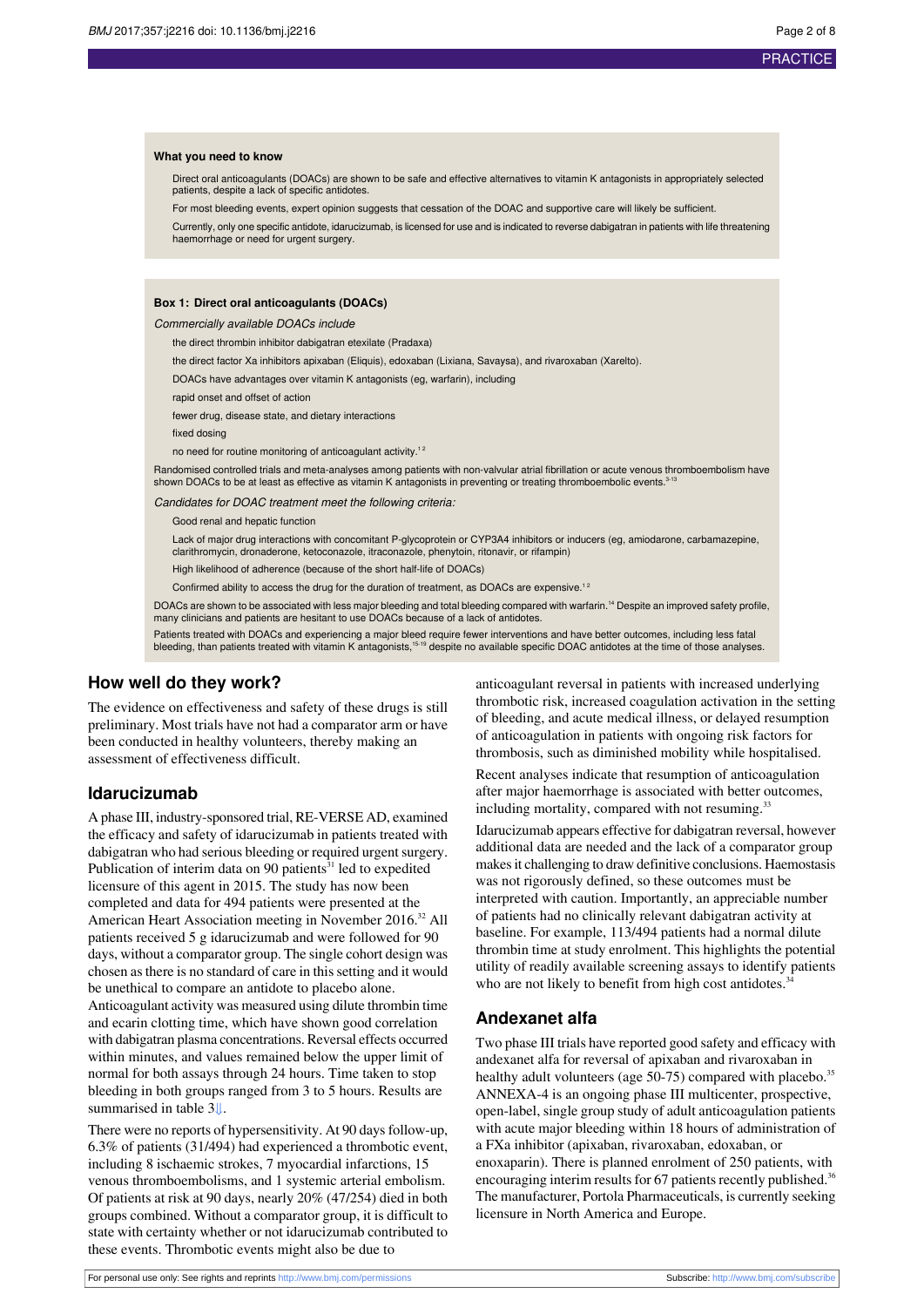### **Ciraparantag**

In a double-blind Phase II, placebo-controlled trial among 80 healthy adult men, ciraparantag resulted in immediate and sustained full reversal of edoxaban.<sup>37</sup> Similar results have been reported for enoxaparin.<sup>38</sup> While these results are encouraging, data from later phase trials is needed regarding clinical outcomes in patients receiving repeat doses and with active bleeding complications. A potential advantage of ciraparantag over idarucizumab and andexanet alfa is its universal application to reverse all DOACs (and many other anticoagulants), which might expedite antidote selection and administration.

### **How cost effective are these antidotes?**

Given their infancy and lack of comparator groups in phase III studies to date, data on cost effectiveness for these specific antidotes is not yet available.

The cost of idarucizumab in the United States is approximately \$3500 for a 5 g 2-vial kit. At our institution, prothrombin complex concentrate (KCentra) costs \$1.60 /unit and is dosed at 50 units/kg for DOAC associated major haemorrhage. For an average 70-80 kg patient, this equates to \$5600-\$6400, making idarucizumab potentially less expensive. Cost data for andexanet alfa and ciraprantag are not available.

### **How do they compare with other reversal agents?**

Evidence for use of factor concentrates for DOAC reversal is limited to in vitro studies, animal models, and healthy human volunteers, and shows conflicting results.<sup>22</sup> No human studies of specific DOAC antidotes have included an active comparator arm. Thus, it remains unknown if non-specific pharmacological approaches to DOAC reversal such as prothrombin complex concentrates might be as safe and effective as these medications.<sup>39</sup>

Further comparative effectiveness studies are needed to understand the risks and benefits of prothrombin complex concentrates and specific antidotes in the setting of DOAC related bleeding.

Mark Crowther is on the advisory board of Portola pharmaceuticals and has advised on development of Andexanet alfa. He has done consultancies with Boerhinger Ingelheim which produces dabigatran and idarucizumab, Bayer and Janssen and BMS/Pfizer, which produce direct oral anticoagulants.

Deborah Siegal is on the advisory board of Boerhinger Ingelheim which produces dabigatran and idarucizumab; and of Daiichi Sankyo which produces edoxaban. She has given a lecture on this topic for Portola **Pharmaceuticals** 

Provenance and peer review: Commissioned; externally peer reviewed.

- 1 Burnett AE, Mahan CE, Vazquez SR, Oertel LB, Garcia DA, Ansell J. Guidance for the practical management of the direct oral anticoagulants (DOACs) in VTE treatment. J Thromb Thrombolysis 2016;41:206-32. [doi:10.1007/s11239-015-1310-7](http://dx.doi.org/10.1007/s11239-015-1310-7) [pmid:26780747](http://www.ncbi.nlm.nih.gov/pubmed/?term=26780747).
- 2 Heidbuchel H, Verhamme P, Alings M, et al. Advisors. Updated European Heart Rhythm Association practical guide on the use of non-vitamin-K antagonist anticoagulants in patients with non-valvular atrial fibrillation: Executive summary. Eur Heart J2016;9:ehw058. [doi:10.1093/eurheartj/ehw058](http://dx.doi.org/10.1093/eurheartj/ehw058) [pmid:27282612.](http://www.ncbi.nlm.nih.gov/pubmed/?term=27282612)
- 3 Granger CB, Alexander JH, McMurray JJV, et al. ARISTOTLE Committees and Investigators. Apixaban versus warfarin in patients with atrial fibrillation. N Engl J Med 2011;365:981-92. [doi:10.1056/NEJMoa1107039](http://dx.doi.org/10.1056/NEJMoa1107039) [pmid:21870978](http://www.ncbi.nlm.nih.gov/pubmed/?term=21870978).
- 4 Connolly SJ, Ezekowitz MD, Yusuf S, et al. RE-LY Steering Committee and Investigators. Dabigatran versus warfarin in patients with atrial fibrillation. N Engl J Med 2009;361:1139-51. [doi:10.1056/NEJMoa0905561](http://dx.doi.org/10.1056/NEJMoa0905561) [pmid:19717844](http://www.ncbi.nlm.nih.gov/pubmed/?term=19717844).
- 5 Giugliano RP, Ruff CT, Braunwald E, et al. ENGAGE AF-TIMI 48 Investigators. Edoxaban versus warfarin in patients with atrial fibrillation. N Engl J Med 2013;369:2093-104. [doi:](http://dx.doi.org/10.1056/NEJMoa1310907) [10.1056/NEJMoa1310907](http://dx.doi.org/10.1056/NEJMoa1310907) [pmid:24251359.](http://www.ncbi.nlm.nih.gov/pubmed/?term=24251359)
- 6 Patel MR, Mahaffey KW, Garg J, et al. ROCKET AF Investigators. Rivaroxaban versus warfarin in nonvalvular atrial fibrillation. N Engl J Med 2011;365:883-91. [doi:10.1056/](http://dx.doi.org/10.1056/NEJMoa1009638) [NEJMoa1009638](http://dx.doi.org/10.1056/NEJMoa1009638) [pmid:21830957.](http://www.ncbi.nlm.nih.gov/pubmed/?term=21830957)
- Ruff CT, Giugliano RP, Braunwald E, et al. Comparison of the efficacy and safety of new oral anticoagulants with warfarin in patients with atrial fibrillation: a meta-analysis of randomised trials. Lancet 2014;383:955-62. [doi:10.1016/S0140-6736\(13\)62343-0](http://dx.doi.org/10.1016/S0140-6736(13)62343-0) [pmid:](http://www.ncbi.nlm.nih.gov/pubmed/?term=24315724) [24315724.](http://www.ncbi.nlm.nih.gov/pubmed/?term=24315724)
- 8 Schulman S, Kakkar AK, Goldhaber SZ, et al. RE-COVER II Trial Investigators. Treatr of acute venous thromboembolism with dabigatran or warfarin and pooled analysis. Circulation 2014;129:764-72. [doi:10.1161/CIRCULATIONAHA.113.004450](http://dx.doi.org/10.1161/CIRCULATIONAHA.113.004450) [pmid:24344086](http://www.ncbi.nlm.nih.gov/pubmed/?term=24344086).
- 9 Büller HR, Décousus H, Grosso MA, et al. Hokusai-VTE Investigators. Edoxaban versus warfarin for the treatment of symptomatic venous thromboembolism. N Engl J Med. 2013;369:1406-15. [doi:10.1056/NEJMoa1306638](http://dx.doi.org/10.1056/NEJMoa1306638) [pmid:23991658](http://www.ncbi.nlm.nih.gov/pubmed/?term=23991658).
- 10 Agnelli G, Buller HR, Cohen A, et al. AMPLIFY Investigators. Oral apixaban for the treatment of acute venous thromboembolism. N Engl J Med 2013;369:799-808. [doi:10.](http://dx.doi.org/10.1056/NEJMoa1302507) [1056/NEJMoa1302507](http://dx.doi.org/10.1056/NEJMoa1302507) [pmid:23808982.](http://www.ncbi.nlm.nih.gov/pubmed/?term=23808982)
- 11 Bauersachs R, Berkowitz SD, Brenner B, et al. EINSTEIN Investigators. Oral rivaroxaban for symptomatic venous thromboembolism. N Engl J Med 2010;363:2499-510. [doi:10.](http://dx.doi.org/10.1056/NEJMoa1007903) [1056/NEJMoa1007903](http://dx.doi.org/10.1056/NEJMoa1007903) [pmid:21128814.](http://www.ncbi.nlm.nih.gov/pubmed/?term=21128814)
- 12 Büller HR, Prins MH, Lensin AW, et al. EINSTEIN–PE Investigators. Oral rivaroxaban for the treatment of symptomatic pulmonary embolism. N Engl J Med 2012;366:1287-97. [doi:](http://dx.doi.org/10.1056/NEJMoa1113572) [10.1056/NEJMoa1113572](http://dx.doi.org/10.1056/NEJMoa1113572) [pmid:22449293](http://www.ncbi.nlm.nih.gov/pubmed/?term=22449293).
- 13 van der Hulle T, Kooiman J, den Exter PL, Dekkers OM, Klok FA, Huisman MV. Effectiveness and safety of novel oral anticoagulants as compared with vitamin K antagonists in the treatment of acute symptomatic venous thromboembolism: a systematic review and meta-analysis. J Thromb Haemost 2014;12:320-8. [doi:10.1111/jth.12485](http://dx.doi.org/10.1111/jth.12485) [pmid:](http://www.ncbi.nlm.nih.gov/pubmed/?term=24330006) [24330006.](http://www.ncbi.nlm.nih.gov/pubmed/?term=24330006)
- 14 Chai-Adisaksopha C, Crowther M, Isayama T, Lim W. The impact of bleeding complications in patients receiving target-specific oral anticoagulants: a systematic review and meta-analysis. Blood 2014;124:2450-8. [doi:10.1182/blood-2014-07-590323](http://dx.doi.org/10.1182/blood-2014-07-590323) [pmid:](http://www.ncbi.nlm.nih.gov/pubmed/?term=25150296) [25150296.](http://www.ncbi.nlm.nih.gov/pubmed/?term=25150296)
- 15 Majeed A, Hwang H-G, Connolly SJ, et al. Management and outcomes of major bleeding during treatment with dabigatran or warfarin. Circulation 2013;128:2325-32. [doi:10.1161/](http://dx.doi.org/10.1161/CIRCULATIONAHA.113.002332) [CIRCULATIONAHA.113.002332](http://dx.doi.org/10.1161/CIRCULATIONAHA.113.002332) [pmid:24081972](http://www.ncbi.nlm.nih.gov/pubmed/?term=24081972).
- 16 Held C, Hylek EM, Alexander JH, et al. Clinical outcomes and management associated with major bleeding in patients with atrial fibrillation treated with apixaban or warfarin: insights from the ARISTOTLE trial. Eur Heart J 2015;36:1264-72. doi:10.1093/eurhearti [ehu463](http://dx.doi.org/10.1093/eurheartj/ehu463) [pmid:25499871.](http://www.ncbi.nlm.nih.gov/pubmed/?term=25499871)
- 17 Piccini JP, Garg J, Patel MR, et al. ROCKET AF Investigators. Management of major bleeding events in patients treated with rivaroxaban vs. warfarin: results from the ROCKET AF trial. Eur Heart J 2014;35:1873-80. [doi:10.1093/eurheartj/ehu083](http://dx.doi.org/10.1093/eurheartj/ehu083) [pmid:24658769](http://www.ncbi.nlm.nih.gov/pubmed/?term=24658769).
- 18 Beyer-Westendorf J, Förster K, Pannach S, et al. Rates, management, and outcome of rivaroxaban bleeding in daily care: results from the Dresden NOAC registry. Blood 2014;124:955-62. [doi:10.1182/blood-2014-03-563577](http://dx.doi.org/10.1182/blood-2014-03-563577) [pmid:24859362.](http://www.ncbi.nlm.nih.gov/pubmed/?term=24859362)
- 19 Eerenberg ES, Middeldorp S, Levi M, Lensing AW, Büller HR. Clinical impact and course of major bleeding with rivaroxaban and vitamin K antagonists. J Thromb Haemost 2015;13:1590-6. [doi:10.1111/jth.13051](http://dx.doi.org/10.1111/jth.13051) [pmid:26179293.](http://www.ncbi.nlm.nih.gov/pubmed/?term=26179293)
- 20 Nutescu EA, Burnett A, Fanikos J, Spinler S, Wittkowsky A. Erratum to: Pharma of anticoagulants used in the treatment of venous thromboembolism. J Thromb Thrombolysis 2016;42:296-311. [doi:10.1007/s11239-016-1363-2](http://dx.doi.org/10.1007/s11239-016-1363-2) [pmid:27145758.](http://www.ncbi.nlm.nih.gov/pubmed/?term=27145758)
- 21 Shih AW, Crowther MA. Reversal of direct oral anticoagulants: a practical approach. Hematology Am Soc Hematol Educ Program 2016;2016:612-9. [doi:10.1182/asheducation-](http://dx.doi.org/10.1182/asheducation-2016.1.612)[2016.1.612](http://dx.doi.org/10.1182/asheducation-2016.1.612) [pmid:27913536](http://www.ncbi.nlm.nih.gov/pubmed/?term=27913536).
- 22 Siegal DM, Cuker A. Reversal of target-specific oral anticoagulants. Drug Discov Today 2014;19:1465-70. [doi:10.1016/j.drudis.2014.05.013](http://dx.doi.org/10.1016/j.drudis.2014.05.013) [pmid:24880102.](http://www.ncbi.nlm.nih.gov/pubmed/?term=24880102)
- 23 Sarode R, Milling TJ Jr, , Refaai MA, et al. Efficacy and safety of a 4-factor prothrombin complex concentrate in patients on vitamin K antagonists presenting with major bleeding: a randomized, plasma-controlled, phase IIIb study. Circulation 2013;128:1234-43.[pmid:](http://www.ncbi.nlm.nih.gov/pubmed/?term=23935011) [23935011.](http://www.ncbi.nlm.nih.gov/pubmed/?term=23935011)
- 24 Goldstein JN, Refaai MA, Milling TJ Jr, et al. Four-factor prothrombin complex concentrate versus plasma for rapid vitamin K antagonist reversal in patients needing urgent surgical or invasive interventions: a phase 3b, open-label, non-inferiority, randomised trial. Lancet 2015;385:2077-87. [doi:10.1016/S0140-6736\(14\)61685-8](http://dx.doi.org/10.1016/S0140-6736(14)61685-8) [pmid:25728933](http://www.ncbi.nlm.nih.gov/pubmed/?term=25728933).
- 25 Steiner T, Poli S, Griebe M, et al. Fresh frozen plasma versus prothrombin complex concentrate in patients with intracranial haemorrhage related to vitamin K antagonists (INCH): a randomised trial. Lancet Neurol 2016;15:566-73. [doi:10.1016/S1474-4422\(16\)](http://dx.doi.org/10.1016/S1474-4422(16)00110-1) [00110-1](http://dx.doi.org/10.1016/S1474-4422(16)00110-1) [pmid:27302126.](http://www.ncbi.nlm.nih.gov/pubmed/?term=27302126)
- 26 Dentali F, Marchesi C, Giorgi Pierfranceschi M, et al. Safety of prothrombin complex concentrates for rapid anticoagulation reversal of vitamin K antagonists. A meta-analysis. Thromb Haemost 2011;106:429-38. [doi:10.1160/TH11-01-0052](http://dx.doi.org/10.1160/TH11-01-0052) [pmid:21800002](http://www.ncbi.nlm.nih.gov/pubmed/?term=21800002).
- 27 Ansell JE. Universal, class-specific and drug-specific reversal agents for the new oral anticoagulants. J Thromb Thrombolysis 2016;41:248-52. [doi:10.1007/s11239-015-1288-](http://dx.doi.org/10.1007/s11239-015-1288-1) [1](http://dx.doi.org/10.1007/s11239-015-1288-1) [pmid:26449414](http://www.ncbi.nlm.nih.gov/pubmed/?term=26449414).
- 28 Ruff CT, Giugliano RP, Antman EM. Management of bleeding with non-vitamin K antagonist oral anticoagulants in the era of specific reversal agents. Circulation 2016;134:248-61. [doi:10.1161/CIRCULATIONAHA.116.021831](http://dx.doi.org/10.1161/CIRCULATIONAHA.116.021831) [pmid:27436881](http://www.ncbi.nlm.nih.gov/pubmed/?term=27436881).
- 29 Enriquez A, Lip GYH, Baranchuk A. Anticoagulation reversal in the era of the non-vitamin K oral anticoagulants. Europace 2016;18:955-64. [doi:10.1093/europace/euv030](http://dx.doi.org/10.1093/europace/euv030) [pmid:](http://www.ncbi.nlm.nih.gov/pubmed/?term=25816811) [25816811.](http://www.ncbi.nlm.nih.gov/pubmed/?term=25816811)
- 30 Milling TJ Jr, , Kaatz S. Preclinical and clinical data for factor Xa and "universal" reversal agents. Am J Emerg Med 2016;34(11S):39-45. [doi:10.1016/j.ajem.2016.09.052](http://dx.doi.org/10.1016/j.ajem.2016.09.052) [pmid:](http://www.ncbi.nlm.nih.gov/pubmed/?term=27697443) [27697443.](http://www.ncbi.nlm.nih.gov/pubmed/?term=27697443)
- 31 Pollack CVJ Jr, , Reilly PA, Eikelboom J, et al. Idarucizumab for dabigatran reversal. N Engl J Med 2015;373:511-20. [doi:10.1056/NEJMoa1502000](http://dx.doi.org/10.1056/NEJMoa1502000) [pmid:26095746.](http://www.ncbi.nlm.nih.gov/pubmed/?term=26095746)
- 32 Pollack CVJ. Idarucizumab for dabigatran reversal: Updated results of the REVERSE-AD study. In: Scientific Sessions. New Orleans, Louisiana, USA; 2016.
- 33 Witt DM. What to do after the bleed: resuming anticoagulation after major bleeding. Hematology Am Soc Hematol Educ Program 2016;2016:620-4. [doi:10.1182/asheducation-](http://dx.doi.org/10.1182/asheducation-2016.1.620)[2016.1.620](http://dx.doi.org/10.1182/asheducation-2016.1.620) [pmid:27913537](http://www.ncbi.nlm.nih.gov/pubmed/?term=27913537).
- 34 Weitz JI, Eikelboom JW. Urgent need to measure effects of direct oral anticoagulants. Circulation 2016;134:186-8. [doi:10.1161/CIRCULATIONAHA.116.022307](http://dx.doi.org/10.1161/CIRCULATIONAHA.116.022307) [pmid:27436877](http://www.ncbi.nlm.nih.gov/pubmed/?term=27436877).
- 35 Siegal DM, Curnutte JT, Connolly SJ, et al. Andexanet alfa for the reversal of factor Xa inhibitor activity. N Engl J Med 2015;373:2413-24. [doi:10.1056/NEJMoa1510991](http://dx.doi.org/10.1056/NEJMoa1510991) [pmid:](http://www.ncbi.nlm.nih.gov/pubmed/?term=26559317) [26559317.](http://www.ncbi.nlm.nih.gov/pubmed/?term=26559317)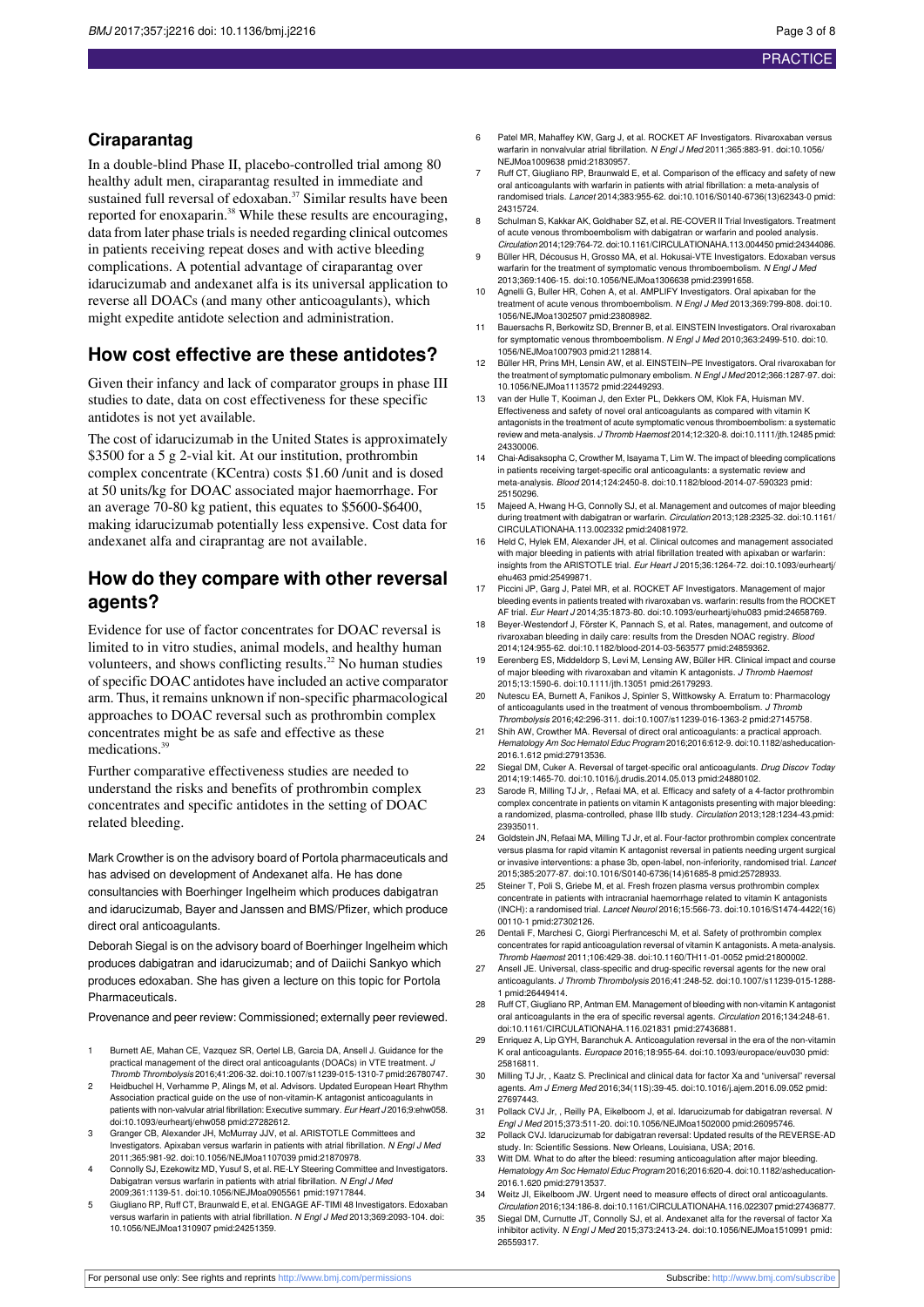#### **Tips for safe prescribing and use of DOAC antidotes**

- **•** Only consider DOAC antidotes when there is a life-threatening bleed or need for urgent invasive procedures.
- **•** Confirm which DOAC the patient is taking, as the only currently licensed available antidote, idarucizumab, will only reverse dabigatran.
- **•** Determine the time of last ingestion, if possible, and evaluate current renal function.
- **•** Develop easy to access guidelines within your institution to promote rapid distribution and accurate administration of needed antidotes.
- **•** Discuss with your patient resuming anticoagulants in a timely manner to avoid thrombotic complications and death.

#### **Tips for patients**

- **•** Be familiar with the brand and generic names of your specific blood thinner, as well as the name of its antidote.
- **•** Be aware of why you take a blood thinner and for what period of time you are to take it.
- **•** Always take your blood thinner as directed (eg, never miss or take extra doses).
- **•** Pick a set time to take your blood thinner and stick to that schedule.
- **•** Know the signs and symptoms of clotting and bleeding, what to do if you have problems and when to call for help. Clotting
- **–** pain, redness, warmth or swelling in your extremities
- **–** shortness of breath, dizziness, sweating/fever, racing heart, chest pain, bloody cough
- **–** extreme headache, weakness on one side of your body, slurred speech, trouble with speaking, drooping or numbness of the face Bleeding
- **–** weakness, fatigue, dizziness, light headedness
- **–** drowsiness, confusion, nausea
- **–** sudden severe back pain
- **–** excessive bruising
- **–** blood in the urine or stool
- **–** nosebleed that does not stop within 10 minutes with compression
- **–** vomiting or coughing up blood
- **–** excessive bleeding during menstrual period
- **•** Call for help if you
- **–** experience any of the above signs and symptoms
- **–** are involved in a major accident
- **–** experience a blow to the head
- **–** are unable to stop any bleeding
- **•** Obtain and wear a medical alert bracelet that states the name of your specific blood thinner.
- **•** Carry a wallet card that has details about what blood thinner you are on, what time of day you take it, and contact information for the doctor who manages your blood thinner.
- **•** Follow up with your doctor regularly (at least annually, and possibly as frequently as every three to six months) so they can check your kidney and liver function, make sure you do not have any concerning drug interactions with your blood thinner, to let them know<br>about any upcoming surgeries you might need, and to reassess your need for ongoing blood
- **•** Communicate openly with your doctor about any problems you are having with your blood thinner (eg, difficulty obtaining medication, side effects, bleeding or clotting problems).

#### **How patients were involved in the creation of this article**

We based the patient tips on questions commonly asked by our patients. We solicited input on the wording and content of the patient tips from laypersons unfamiliar with this topic. They provided helpful feedback such as using less medical terminology, to make it easier for patients to understand.

#### **Education into practice**

• Does your hospital have an anticoagulant reversal protocol, guideline, or clinical pathway and does it include DOACs and their antidotes?

- 36 Connolly SJ, Milling TJJ Jr, , Eikelboom JW, et al. ANNEXA-4 Investigators. Andexanet alfa for acute major bleeding associated with factor Xa inhibitors. N Engl J Med 2016;375:1131-41. [doi:10.1056/NEJMoa1607887](http://dx.doi.org/10.1056/NEJMoa1607887) [pmid:27573206](http://www.ncbi.nlm.nih.gov/pubmed/?term=27573206).
- 37 Ansell JE, Bakhru SH, Laulicht BE, et al. Single-dose ciraparantag safely and completely reverses anticoagulant effects of edoxaban. Thromb Haemost 2017;117:238-45. [doi:10.](http://dx.doi.org/10.1160/TH16-03-0224) [1160/TH16-03-0224](http://dx.doi.org/10.1160/TH16-03-0224) [pmid:27853809.](http://www.ncbi.nlm.nih.gov/pubmed/?term=27853809)
- 38 Ansell JE, Laulicht BE, Bakhru SH, Hoffman M, Steiner SS, Costin JC. Ciraparantag safely and completely reverses the anticoagulant effects of low molecular weight heparin. Thromb Res 2016;146:113-8. [doi:10.1016/j.thromres.2016.07.008](http://dx.doi.org/10.1016/j.thromres.2016.07.008) [pmid:27470323](http://www.ncbi.nlm.nih.gov/pubmed/?term=27470323).
- 39 Chai-Adisaksopha C, Hillis C, Siegal DM, et al. Prothrombin complex concentrates versus fresh frozen plasma for warfarin reversal. A systematic review and meta-analysis. Thromb Haemost 2016;116:879-90. [doi:10.1160/TH16-04-0266](http://dx.doi.org/10.1160/TH16-04-0266) [pmid:27488143](http://www.ncbi.nlm.nih.gov/pubmed/?term=27488143).

Published by the BMJ Publishing Group Limited. For permission to use (where not already granted under a licence) please go to [http://group.bmj.com/group/rights-licensing/](http://group.bmj.com/group/rights-licensing/permissions) [permissions](http://group.bmj.com/group/rights-licensing/permissions)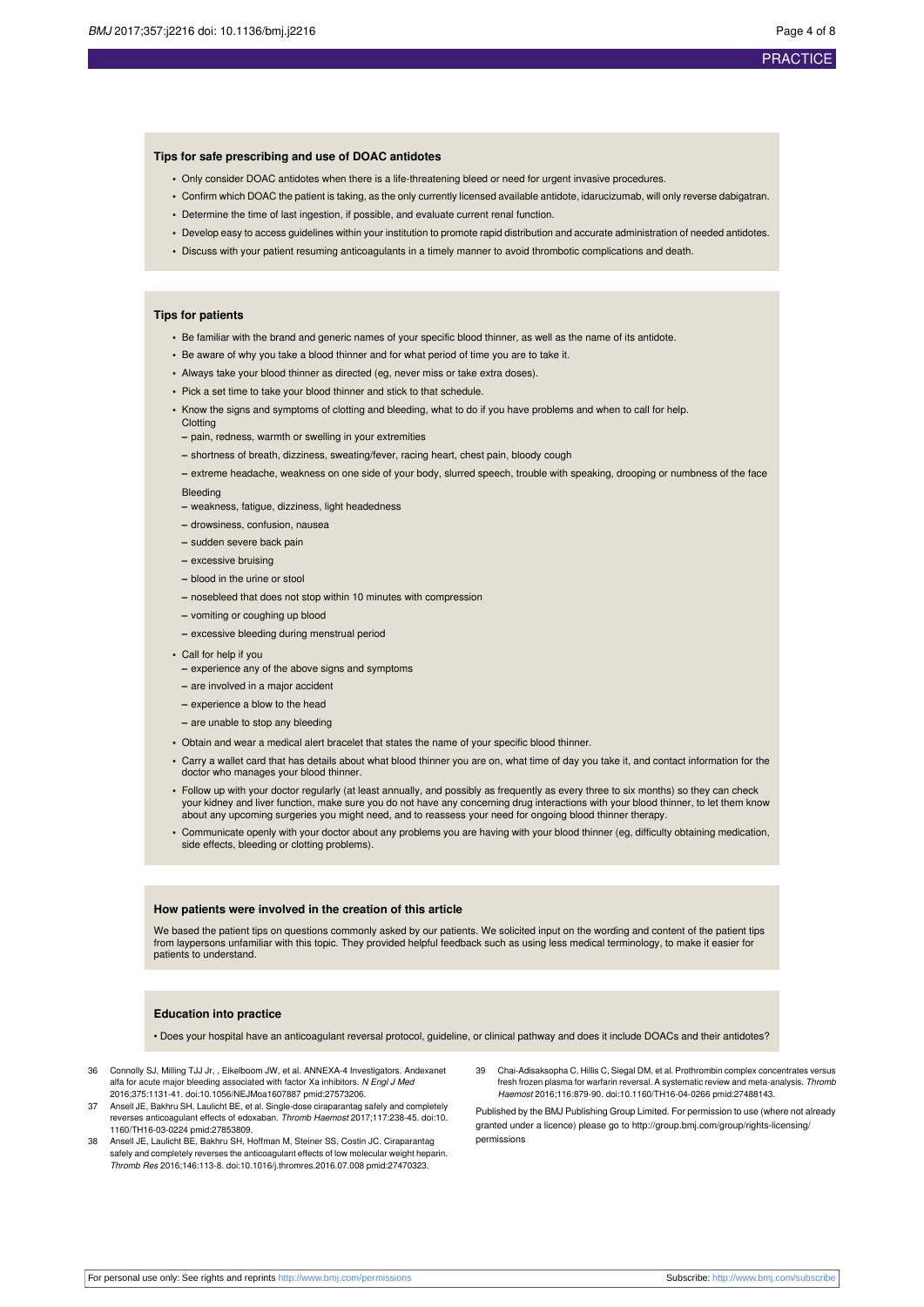### **Tables**

#### <span id="page-4-0"></span>**Table 1| Select pharmacokinetics of DOACs20**

|                          |            | Dabigatran Rivaroxaban Apixaban Edoxaban |         |            |
|--------------------------|------------|------------------------------------------|---------|------------|
| Target(s)                | lla        | Xа                                       | Xа      | Xа         |
| <b>Peak effect</b>       | $1.5 - 3h$ | $2-4h$                                   | $1-3h$  | $1-2h$     |
| Half-life*               | 12-17h     | $5-9h$                                   | $9-14h$ | 10-14 h    |
| <b>Renal elimination</b> | 80%        | 33%                                      | 25%     | $35 - 50%$ |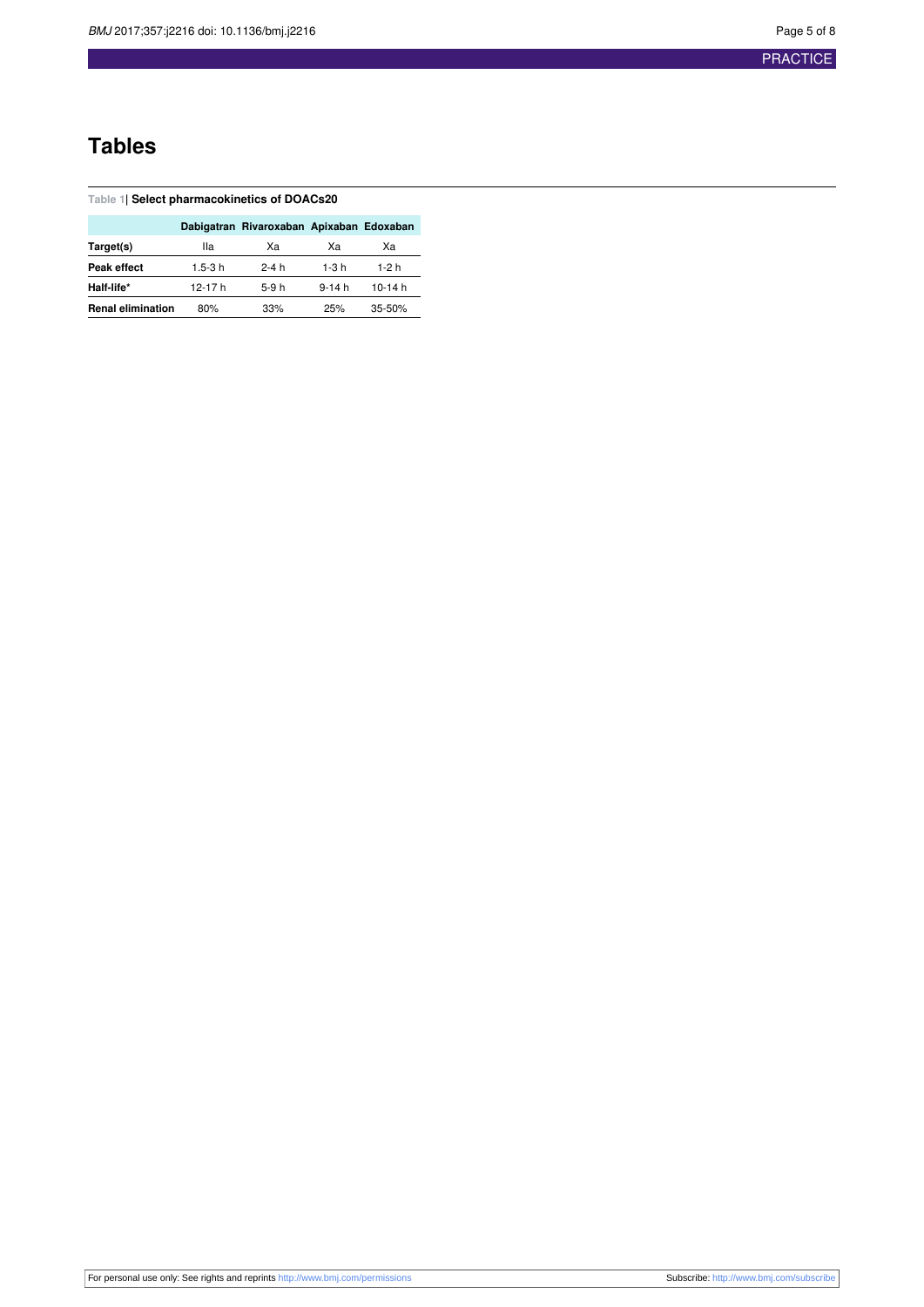<span id="page-5-0"></span>

|                                              | Table 2  Specific antidotes for DOAC reversal21272829                                                                                                                                                                                 |                                                                                                            |                                                                                            |  |
|----------------------------------------------|---------------------------------------------------------------------------------------------------------------------------------------------------------------------------------------------------------------------------------------|------------------------------------------------------------------------------------------------------------|--------------------------------------------------------------------------------------------|--|
|                                              | <b>Idarucizumab</b>                                                                                                                                                                                                                   | <b>Andexanet alfa</b>                                                                                      | Ciraparantag                                                                               |  |
| DOAC(s) reversed                             | Dabigatran                                                                                                                                                                                                                            | Apixaban                                                                                                   | Dabigatran                                                                                 |  |
|                                              |                                                                                                                                                                                                                                       | Edoxaban                                                                                                   | Apixaban                                                                                   |  |
|                                              |                                                                                                                                                                                                                                       | Rivaroxaban                                                                                                | Edoxaban                                                                                   |  |
|                                              |                                                                                                                                                                                                                                       |                                                                                                            | Rivaroxaban                                                                                |  |
| <b>Mechanism of action</b><br>$(\Downarrow)$ | Monoclonal antibody fragment that binds<br>Decoy Xa molecule that binds FXa inhibitor<br>dabigatran with affinity 350-fold greater than<br>anticoagulants, restoring function of endogenous<br>between dabigatran and thrombin<br>FXa |                                                                                                            | Anticoagulant binding via non-covalent<br>hydrogen bonds and charge-charge<br>interactions |  |
| <b>Studied doses</b>                         | 5 g IV given as two 2.5 g boluses over 5-10                                                                                                                                                                                           | Apixaban:                                                                                                  | 100-300 mg IV single dose                                                                  |  |
|                                              | minutes within 15 minutes of each other                                                                                                                                                                                               | 400 mg bolus+480 mg infusion over 2 hours                                                                  |                                                                                            |  |
|                                              |                                                                                                                                                                                                                                       | Rivaroxaban, edoxaban, enoxaparin:                                                                         |                                                                                            |  |
|                                              |                                                                                                                                                                                                                                       | 800 mg bolus+960 mg infusion over 2 hrs                                                                    |                                                                                            |  |
|                                              |                                                                                                                                                                                                                                       | If >7 hrs since last rivaroxaban dose, decrease<br>bolus and dose by 50%                                   |                                                                                            |  |
| Onset of action                              | <5 minutes                                                                                                                                                                                                                            | <2 minutes                                                                                                 | 5-10 minutes                                                                               |  |
| <b>Half-life</b>                             | <b>Biphasic</b>                                                                                                                                                                                                                       | 1 hour                                                                                                     | Duration of action:                                                                        |  |
|                                              | Initial: $~45$ minutes                                                                                                                                                                                                                |                                                                                                            | 24 hours                                                                                   |  |
|                                              | Terminal: ~10 hours                                                                                                                                                                                                                   |                                                                                                            |                                                                                            |  |
| <b>Elimination</b><br>Renal                  |                                                                                                                                                                                                                                       | Not reported                                                                                               | Renal                                                                                      |  |
| Storage                                      | Refrigerated                                                                                                                                                                                                                          | Refrigerated                                                                                               |                                                                                            |  |
| <b>Status</b>                                | Licensed by US, Canadian and European<br>regulators                                                                                                                                                                                   | Application for license submitted to regulators                                                            | Phase II trials                                                                            |  |
| <b>Approved indications</b>                  | Reversal of dabigatran in patients with:                                                                                                                                                                                              | N/A                                                                                                        | N/A                                                                                        |  |
|                                              | - Need for urgent/emergent surgery                                                                                                                                                                                                    |                                                                                                            |                                                                                            |  |
|                                              | - Life-threatening or uncontrolled bleeding                                                                                                                                                                                           |                                                                                                            |                                                                                            |  |
| <b>Comments</b>                              | Will not reverse FXa inhibitors                                                                                                                                                                                                       | Will not reverse dabigatran                                                                                | Reported to bind to all DOACs, UFH,                                                        |  |
|                                              |                                                                                                                                                                                                                                       | Also binds and alters activity of the indirect FXa<br>inhibitors UFH, LMWH, and fondaparinux <sup>30</sup> | LMWH, and fondaparinux <sup>30</sup>                                                       |  |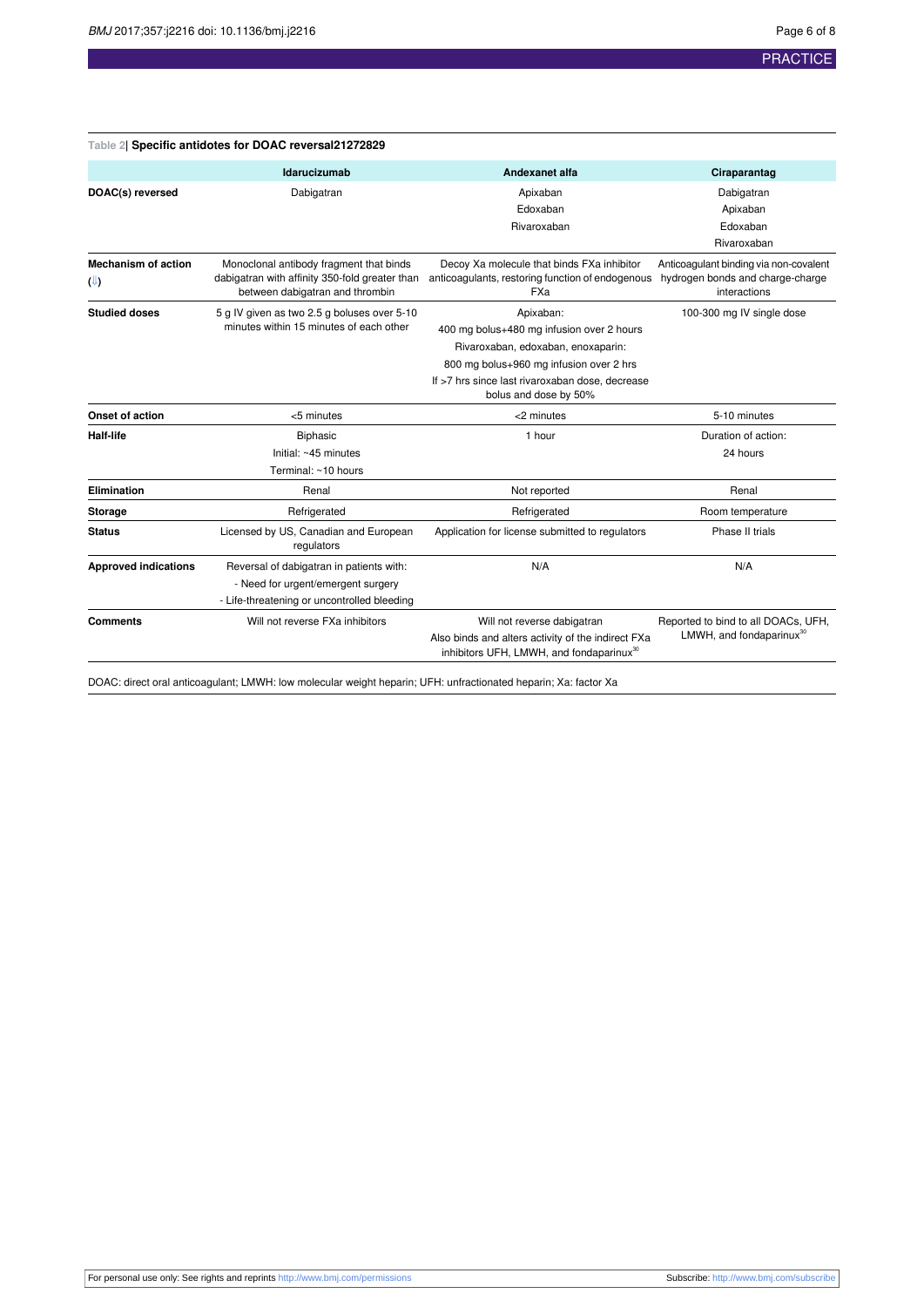| Agent        | <b>DOAC</b> reversed | Study design                                   | <b>Study population</b>                                                                                                                                                  | Comparator | <b>Primary efficacy</b><br>outcome                                                                                                                                      | <b>Secondary outcomes</b>                                                                                                                                                                                                                                                                                                                                                                                                                                                                                                                     |
|--------------|----------------------|------------------------------------------------|--------------------------------------------------------------------------------------------------------------------------------------------------------------------------|------------|-------------------------------------------------------------------------------------------------------------------------------------------------------------------------|-----------------------------------------------------------------------------------------------------------------------------------------------------------------------------------------------------------------------------------------------------------------------------------------------------------------------------------------------------------------------------------------------------------------------------------------------------------------------------------------------------------------------------------------------|
| Idarucizumab | Dabigatran           | Phase III<br>multicenter<br>prospective cohort | $n = 494$<br>Adult patients on<br>dabigatran requiring<br>reversal for:<br>• life threatening bleed<br>(Group A); n=298<br>• need for urgent surgery<br>(Group B); n=196 | None       | Maximum % reversal of<br>anticoagulant effect (dTT)<br>within 4 hours of infusion*<br>Group A<br>235/238 (>98%)<br>Group B<br>141/143 (>98%)<br>Similar results for ECT | Time to haemostasis<br>Group A: 3.5 hours<br>Group B: 4-5 hours<br>Peri-procedural hemostasis (Group B)<br>178/191 (93%)<br>Thrombotic events<br>30 days<br>Group A 13/298 (4.4%)<br>Group B 9/196 (4.6%)<br>90 days<br>Groups A and B 31/494 (6.3%)<br>Re-initiation of antithrombotic therapy<br>Group A 216/298 (72%)<br>Median time=5.3 days<br>Group B 177/196 (90%)<br>Median time: 1.2 days<br>Mortality<br>30 days<br>Group A 31/250 (12.3%)<br>Group B 20/164 (12.4%)<br>90 days<br>Group A 27/149 (18.7%)<br>Group B 20/105 (18.5%) |

<span id="page-6-0"></span>**Table 3| Summary of clinical trial results for REVERSE-AD32**

\*Planned enrolment: 503. Data presented is for interim analysis of 494 patients presented at American Heart Association meeting

¥Only calculated for patients with elevated dTT at baseline

dTT: dilute thrombin time, an assay that measures thrombin mediated conversion of fibrinogen to fibrin

ECT: ecarin clotting time, an assay that measures the intermediary protease meizothrombin which is generated during conversion of prothrombin to thrombin

dTT and ECT show good correlation with dabigatran plasma concentrations